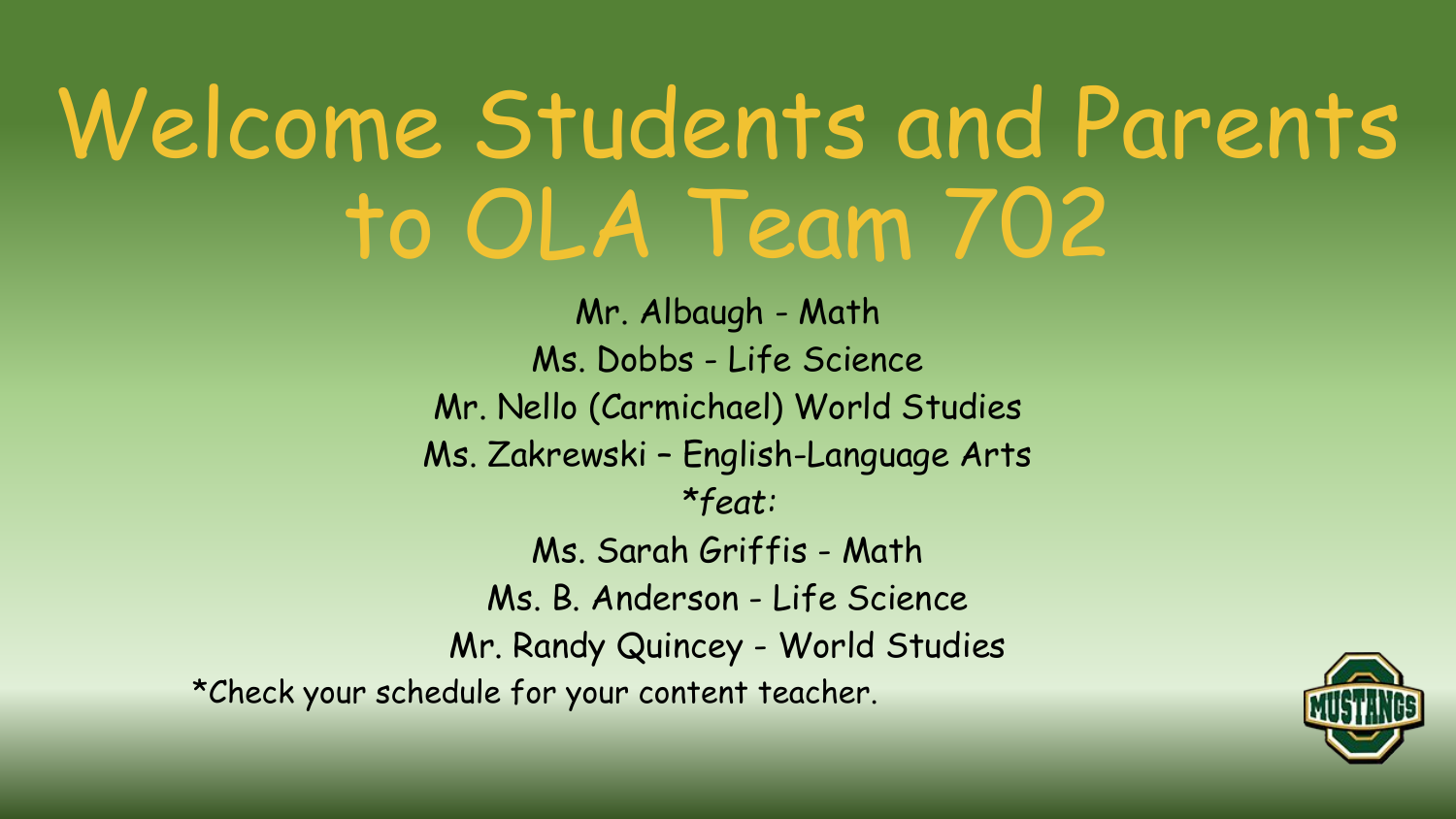

**•How to find your teacher's email.**

- Go to the [OMS website a](https://schoolwires.henry.k12.ga.us/oms)nd click on faculty/staff. You will find a listing of all teachers. By clicking on a name, you will be taken to their website. An email address can be found on the site
- Your teacher will also post their website on Google Classroom
- Students, go to Office 365 (email) from your Launchpad. Click "New Message". Once you have begun a message in a new window, you can click on the blue "To". You can search by name. Be sure to click the blue "Save" at the bottom of the screen. This will automatically insert their email address into the "To" field. Email video link



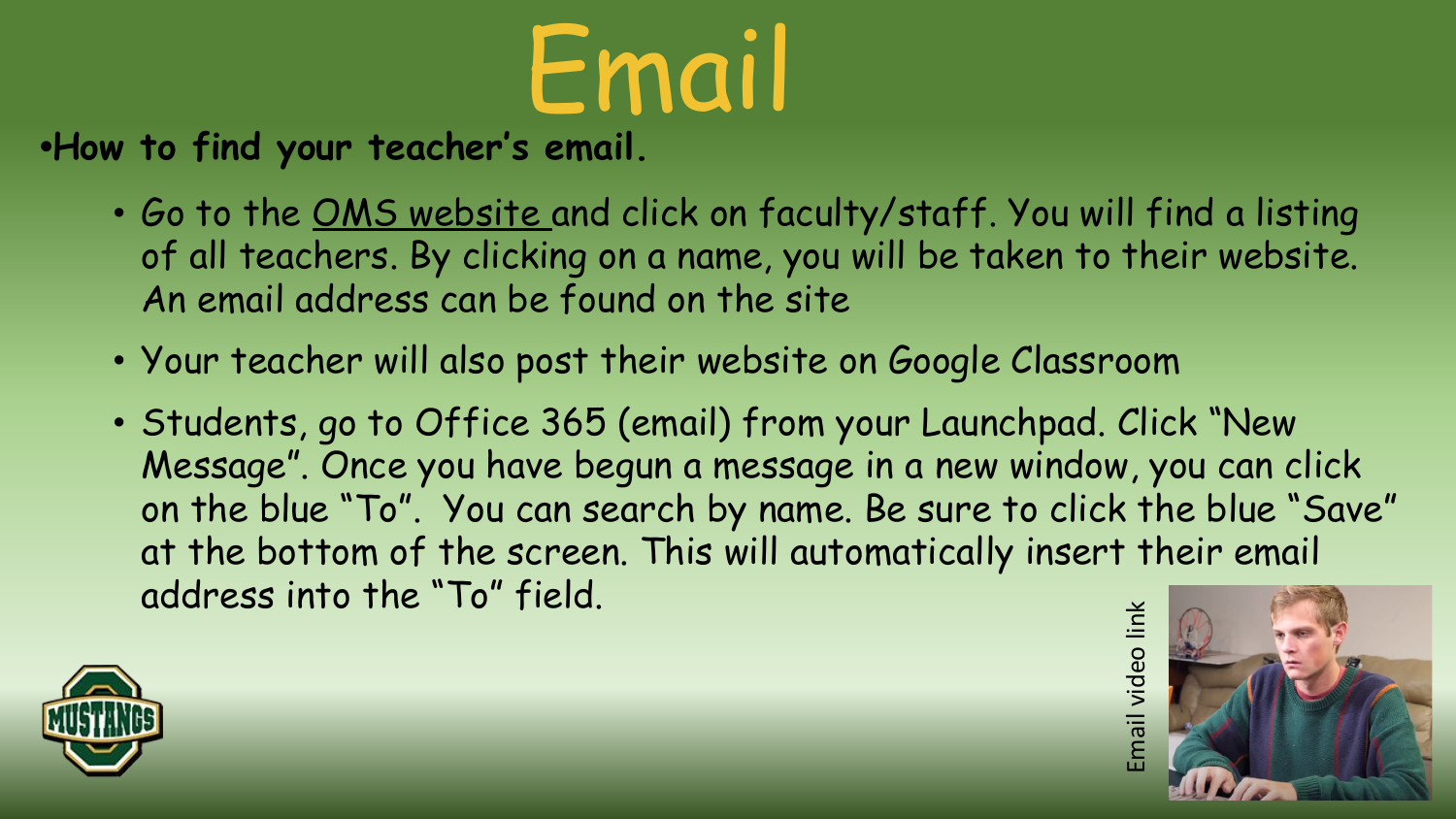# Schoolwires and Syllabi

**•How to get to your teacher's school webpage**

• Please go to the **OMS** website and click on faculty/staff. Once you see the list of all staff, you can choose your teacher by clicking on their name. You will find their email address, needed supplies and any other important information.

**•Where to find your class syllabi** (plural form of syllabus) • A course syllabus can be found on your teacher's website as

well as on Google Classroom

Syllabi video link Syllabi video link

THE SYLLABUS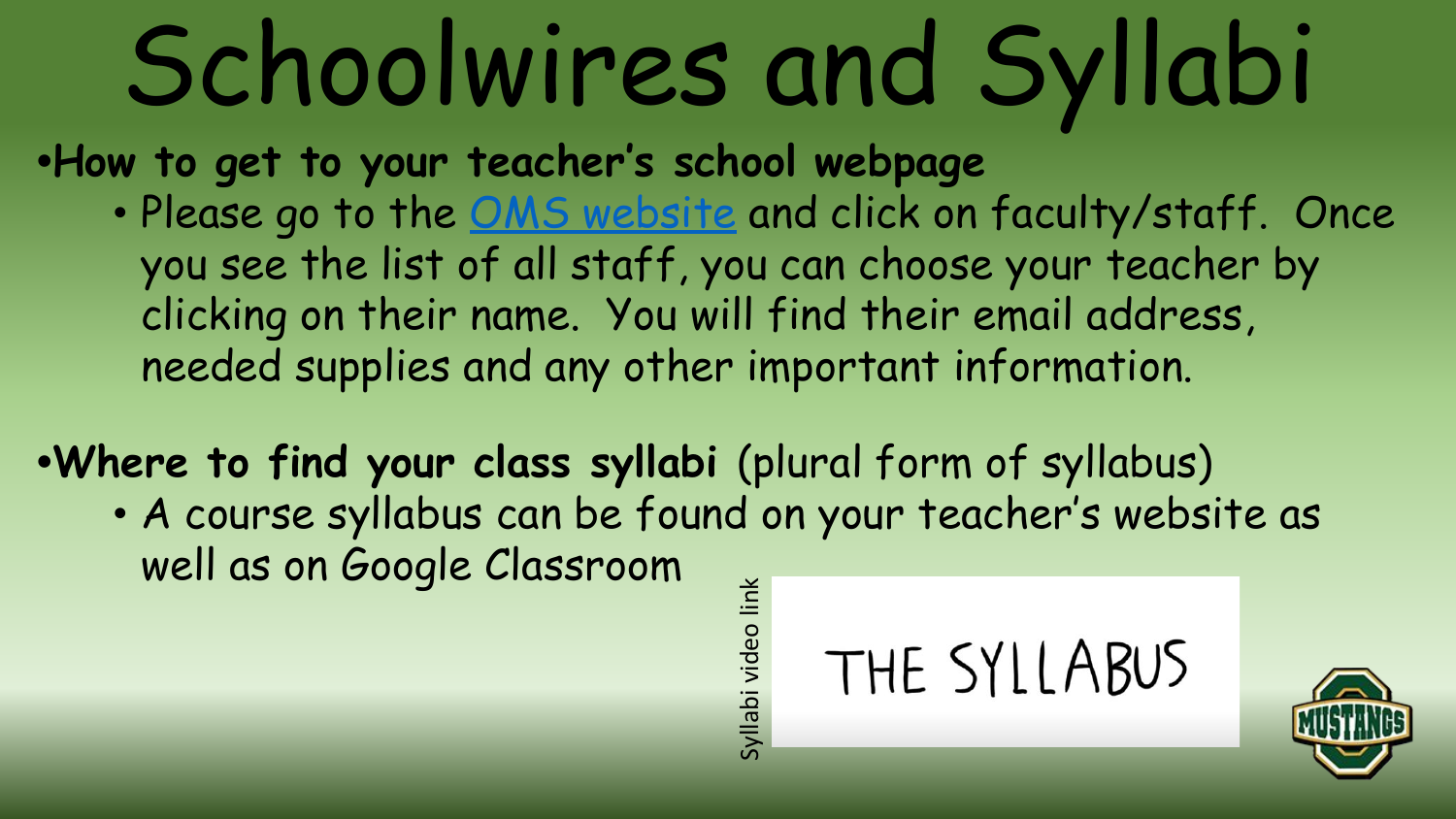- **•Joining Google Classroom is for enrolled students only. Your classes will show up in Google Classroom by the first day of class**
- **•Remote Classroom Expectations**
	- Be on time to each of your classes. We will be using Google Meets to have live instruction daily.
	- Remember to begin each class with your microphone muted
	- Be respectful of other students and try to stay on topic
	- Find a quiet to place to work where you can participate in class without disruptions
	- Make sure your device is charged

Mandatory Attendance: Attendance will be taken daily during your teacher's Google Meet. Make sure that you are signed in on time so that your teachers can mark you present for each of your classes. Sign in each day as, while we are operating online, unexcused absences will count against your attendance.



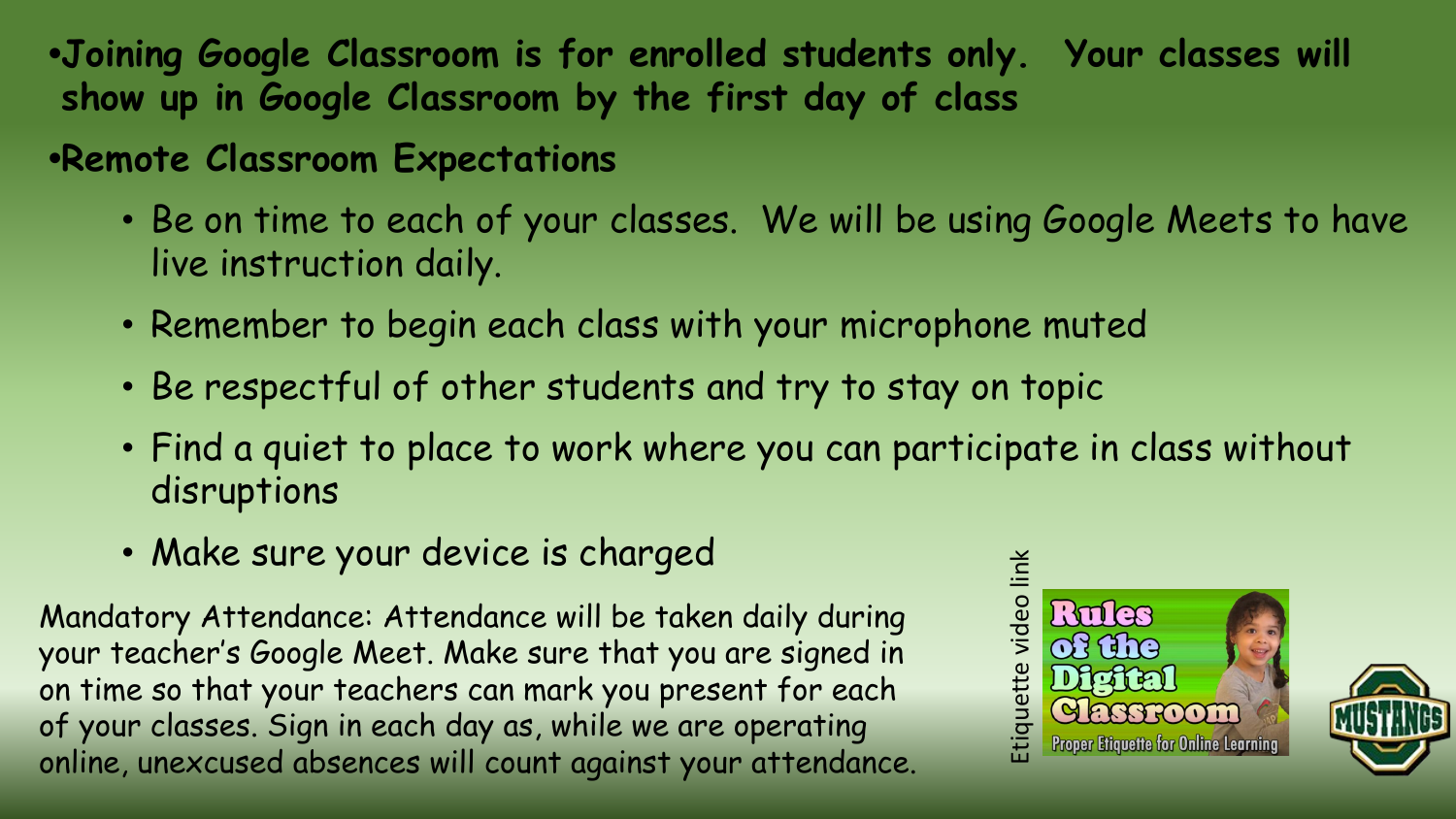

- **• How to locate assignments**
	- All assignments will be posted in Google Classroom
	- Get in the habit of checking daily and attending class regularly
- **• How often assignments will be posted**
	- Assignments will be posted on the days you have each class. Please refer to the schedule below for the schedule of classes.
	- Your schedule will be found in Infinite Campus as we get closer to the start of school. E Google Classroom:<br> **Google Classroom:**<br>
	Google Classroom:<br>
	Google Classroom: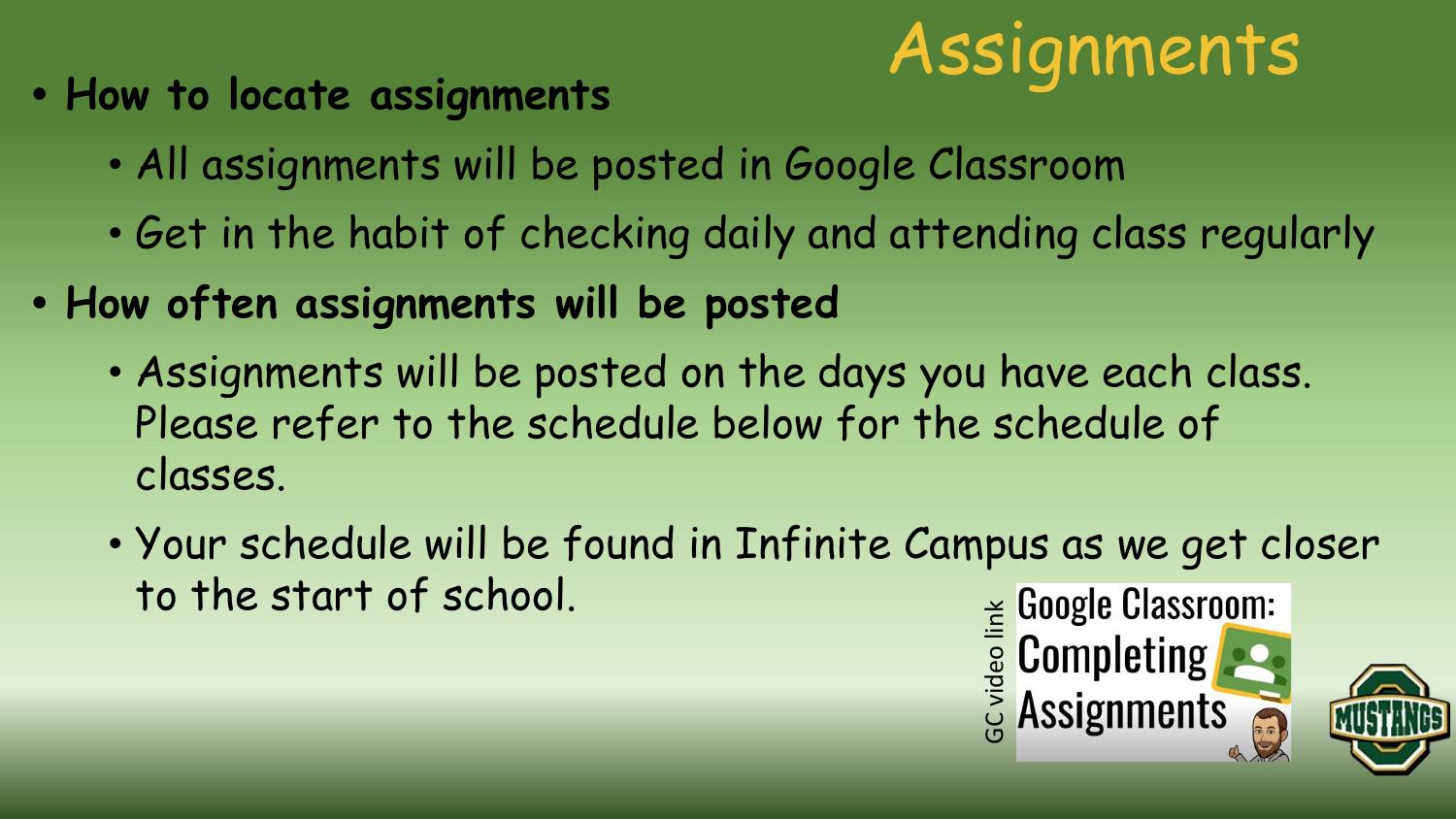# 7 th Grade Block Schedule

| <b>Monday and Wednesday</b>                  |                   | <b>Tuesday and Thursday</b>                   |                   | Friday                                                          |                   |
|----------------------------------------------|-------------------|-----------------------------------------------|-------------------|-----------------------------------------------------------------|-------------------|
| Period                                       | Time              | Period                                        | Time              | Period                                                          | Time              |
| Parent Conf/MTSS<br>Meetings                 | $ 8:00 - 9:00 $   | Parent Conf/MTSS<br>Meetings                  | $ 8:00 - 9:00 $   | <b>Parent Conf/MTSS</b><br>Meetings                             | $ 8:00 - 9:00 $   |
| 1st Period (IF)                              | $ 9:00 - 9:45 $   | 1st Period (IF)                               | $9:00 - 9:45$     | 1st Period (Advisory)<br>2nd Period (Connections) 10:00 - 10:30 | $9:00 - 9:45$     |
| $ 3rd$ Period (Connections) $ 10:00 - 11:00$ |                   | $ 2$ nd Period (Connections) $ 10:00 - 11:00$ |                   | 3rd Period (Connections) 10:30 - 11:00                          |                   |
| Lunch                                        | $ 11:00 - 12:00 $ | Lunch                                         | $ 11:00 - 12:00 $ | Lunch                                                           | $ 11:00 - 12:00 $ |
| 5th Period (Academic)                        | $ 12:00 - 1:30 $  | 4th Period (Academic)                         | $ 12:00 - 1:30$   | 4th Period (Academic)                                           | $ 12:00 - 12:45$  |
| 7th Period (Academic)                        | $ 1:45 - 3:15 $   | 6th Period (Academic)                         | $ 1:45 - 3:15 $   | 5th Period (Academic)                                           | $ 12:45 - 1:30 $  |
| Parent Conf/MTSS                             |                   | Parent Conf/MTSS                              |                   | 6th Period (Academic)                                           | $1:45 - 2:30$     |
| Meetings                                     | $ 3:15 - 4:00 $   | Meetings                                      | $ 3:15 - 4:00 $   | 7th Period (Academic)                                           | $ 2:30 - 3:15 $   |

| $\mathcal{V}$ in the top $\mathcal{V}$ is the set of $\mathcal{V}$ | I . I J<br>・」、し |
|--------------------------------------------------------------------|-----------------|
| 7th Period (Academic)                                              | $ 2:30 - 3:15 $ |
| Parent Conf/MTSS                                                   |                 |
| Meetings                                                           | $ 3:15 - 4:00 $ |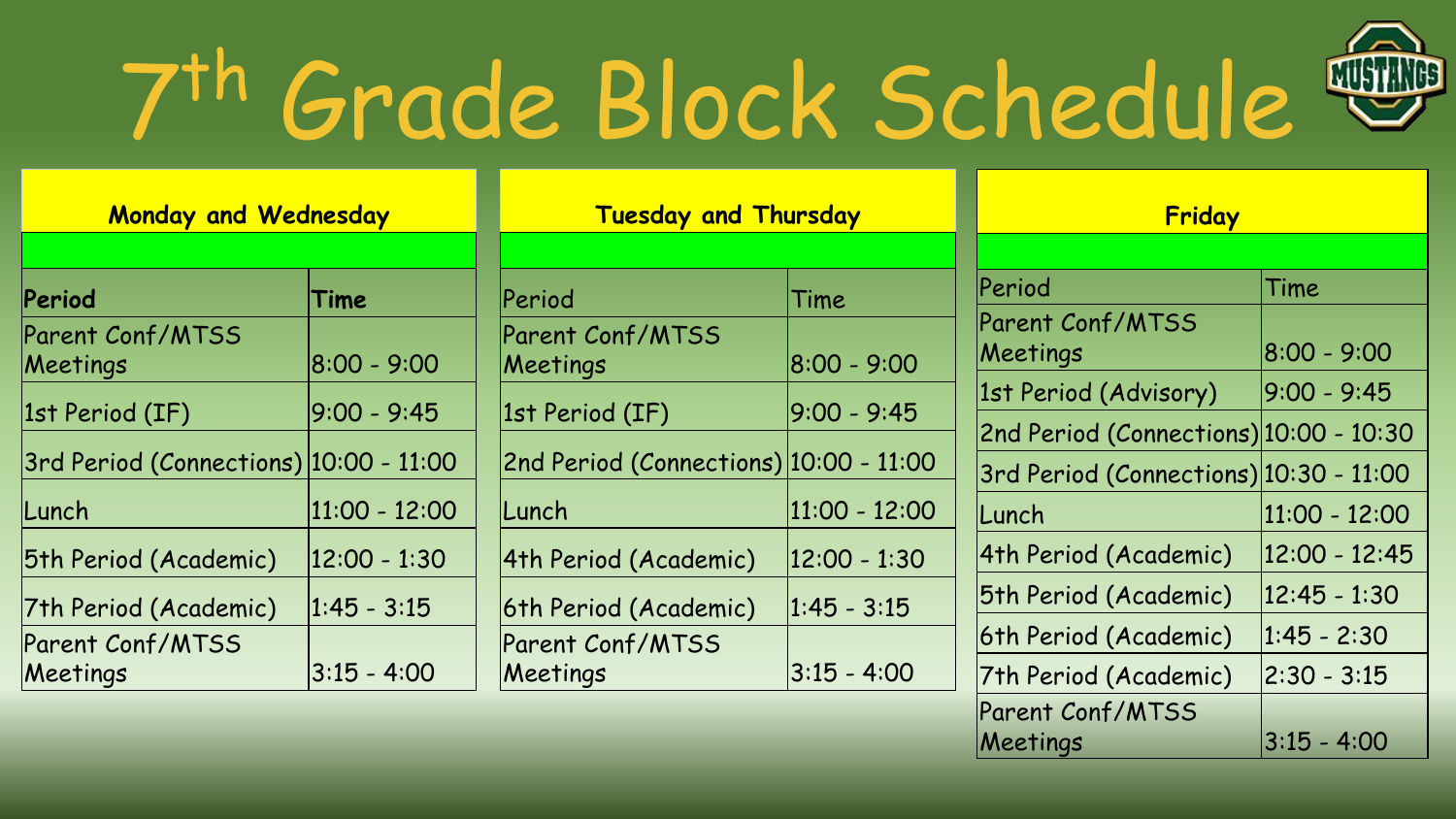**•What to do if you help or one-on-one tutoring?**

• Please email your teachers or request additional help during class. We will be able to use time on Fridays to work in small groups or to help you 1:1

#### **•Team Supplies List**

- Charged Chromebook
- Earbuds
- Paper
- Pencil/Pen
- Calculator TI-36x Pro

Additional supplies may be requested later

upplies video link Supplies video link